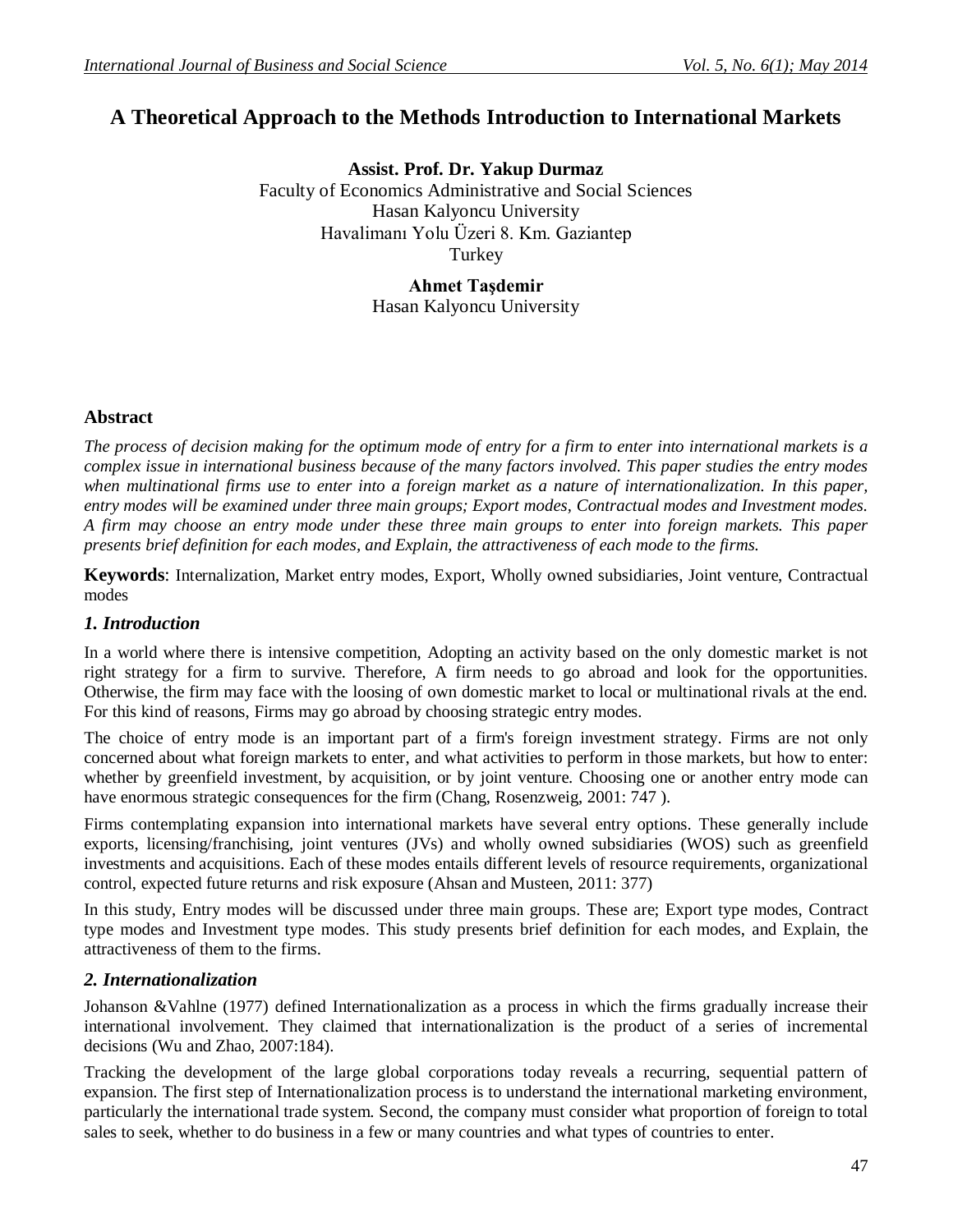And the third step is to decide on which particular markets to enter and this calls for evaluating the probable rate of return on investment against the level of risk (market differences). Then, the company has to decide how to enter each attractive market (Akkaya, 2002: 7). The Stage of deciding how to enter into target market (Entry mode) is a frontier issue which is one of the most critical decisions in international marketing. It has a large and lasting impact on the success of a firm's international operations (Sarkar and Cavusgil, 1996: 826).

Many companies start as indirect or direct export exporters and then move to licensing, joint-ventures and finally direct investment; this company evolution has been called the internationalization proces (Akkaya, 2002: 7).

# **3. The Entry Modes**

(Root, 1994) Described the international market entry mode as "an institutional arrangement that makes possible the entry of a company's products, technology, human skills, management, or other resources into a foreign country". This process can combine different risks that must be evaluated in advance when making the decision (Polesello, Amal, Hoeltgebaum, 2013:182)

According to the business history reports, for every successful market entry, about four entries fail. Inexperienced start-ups suffer from some of these disappointments, but so do many sophisticated corporations. (Barber, Peinado and Madhok, 2010: 736) Therefore, the choice of entry mode plays an important role for a firm in determining its success or failure and effects all the future decision and operations of the firm in the new marketplace (Reger, Duhaime, and Stimpert 1992, p. 190).

Expanding into a new foreign market, it is important for foreign firms to learn and accumulate knowledge about the host market to overcome the liability of foreignness. Foreign firms are usually unfamiliar with the host market conditions, and customized products require a considerable amount of local market knowledge. To successfully introduce products or services in a new market, firms need to develop local market knowledge so that they can meet the requirements and preferences of local customers (Murray, Ju, and Gao, 2012: 53).

A firm cannot afford poor decisions in assigning their limited resources to diminishing markets while avoiding the attractive ones, or using the wrong entry mode for the selected market. The decision on which market to enter and how to enter the selected market is of critical importance for the company's profit making and sustainable growth (Chen, and Messner, 2011: 2). Firms contemplating expansion into international markets have several entry options. These generally include exports, licensing/franchising, joint ventures (JVs) and wholly owned subsidiaries (WOS) such as greenfield investments and acquisitions. Each of these modes entails different levels of resource requirements, organizational control, expected future returns and risk exposure (Ahsan and Musteen, 2011: 377)

The firms normally start by exporting which is followed by licensing the manufacture of the product or the sale. Next comes franchise operation where the local businessman franchisee can use the brand name of the firm get managerial support. On being successful, the firm can start a joint venture manufacturing unit and finally, the firm can have their own organization to manufacture and market products in that and in other countries as well (Mathur, 2008: 512).

# **3.1. Exporting**

In a simple way, Exporting is the process of sending or carrying of the goods abroad, especially for trade and sales ( Baker, 2013: 611). With Export entry modes, a firm's products are manufactured in the domestic market or a third country, and then transferred to the host market (Driscoll and Paliwoda, 1997: 61) via two broad options: indirect, and direct exporting (Kotabe and Helsen, 2010: 299).

Export is the most common mode for initial entry into international markets (Hollensen, 1997: 310). And It is a conservative way to test the international waters (Thompson, Strickland and Gamle, 2010: 215). For many small businesses, exporting is very often the sole alternative for selling their goods in foreign markets (Kotabe and Helsen, 2010: 299). Sometimes an unsolicited order is received from a buyer in a foreign country, or a domestic customer expands internationally and places an order for its international operations. This prompts the firm to consider international markets and to investigate their growth potential (Hollensen,1997: 310).

A firm can limit its involvement in foreign markets by contracting with foreign wholesalers experienced in importing to handle entire distribution and marketing function in their countries or regions of the world.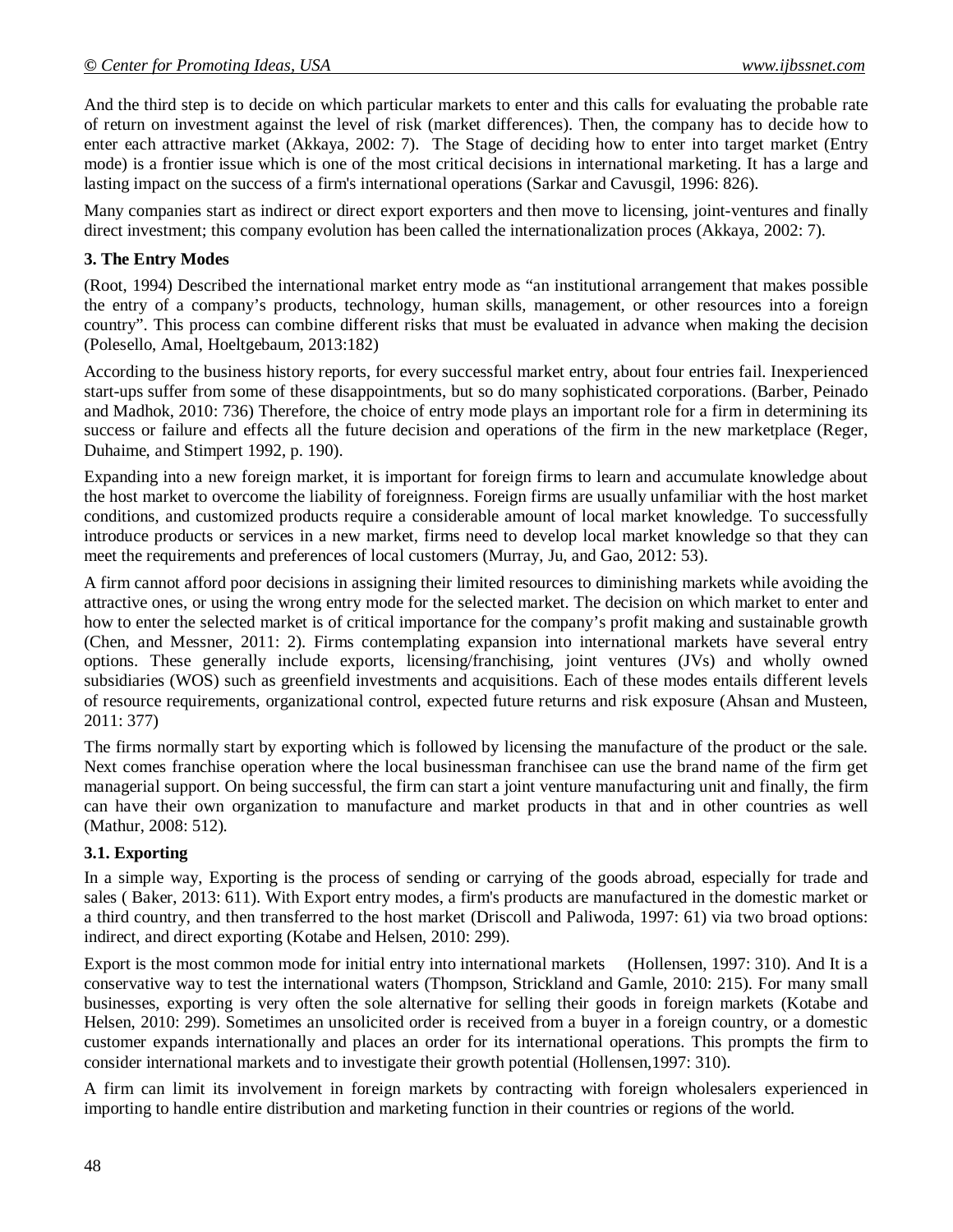If it is more advantageous to maintain control over these functions, however, a firm can establish its own distribution and sales organizations in some or all of the target foreign markets (Thompson, Strickland and Gamle, 2010: 215).

# **3.1.1. Indirect Exporting**

The market-entry technique that offers the lowest level of risk and the least market control is indirect export, in which products are carried abroad by others (Lambin, 2007: 2) The firm is not engaging in international marketing and no special activity is carried on within the firm; the sale is handled like domestic sales. includes dealing through export management companies of foreign agents, merchants or distributors. Several types of intermediaries located in the domestic market are ready to assist a manufacturer in contacting international markets or buyers. The major advantage for managers using a domestic intermediary lies in that individual`s knowledge of foreign market conditions. Particularly, for companies with little or no experience in exporting, the use of a domestic intermediary provides the exporter with readily available expertise (Akkaya, 2002: 22). There are five main entry modes of indirect exporting: (Hollensen,1997: 314);

- 1. Export buying agent;
- 2. Broker;
- 3. Export management company/Export house;
- 4. Trading company;
- 5. Piggyback

# **3.1.2. Direct Exporting**

In direct exporting, the firm becomes directly involved in marketing its products in foreign markets (Lambin, 2007: 3). Although initial outlays and the associated risks are greater, the profits are likely to be greater, too. Direct exporting signals a commitment of the company and its management to fully engage in international trade (U.S. Small Business Administration, 2008: 61). Direct exporting includes setting up an export department within the firm or having the firm`s sales force sell directly to foreign customers or marketing intermediaries. Under direct exporting, an exporter must deal with a large number of foreign contacts, possibly one or more for each country the company plans to enter. Although a direct exporting operation requires a larger degree of expertise, this method of market entry does provide the company with a greater degree of control over its distribution channels than would indirect exporting (Akkaya, 2002: 23).

# **3.2. Contractual Entry Modes**

# **3.2.1. Licensing**

Licensing is a contractual transaction where the firm **the licensor** offers some proprietary assets to foreign company **the licensee** in exchange for royalty fees (Kotabe and Helsen, 2010: 301). Licensing offers more control than exporting in that it grants a foreign entity the right to produce and sell the firm's product in return for a royalty fee on every unit that the foreign entity sells (Sooreea, Sharma and Luong, 2012: 40) Licensing is considered a low involvement and low-control entry mode since it does not necessarily entail equity participation, and because "control over operations and strategy is granted to the licensee in exchange for a lump-sum payment, a per-unit royalty fee, and a commitment to abide by any terms set out in the licensing contract" ( Aulakh, Cavusgil and Sarkar, 1998: 410 ).

In terms of licensing rights, a licensor may grant exclusive or non-exclusive rights to a particular licensee. An exclusive license gives the licensee the right to use the intellectual property to the exclusion of others, including the licensor. This right of exclusive use could be restricted to a particular geographical area and/or field of use. In non-exclusive licensing, a licensor keeps the right to issue additional licenses in the same geographical area, as well having the option to operate in the territory itself (Aulakh, Jiang and Pan, 2010: 589).

The licensor may give the licensee the right to use one or more of the following things: (Hollensen,1997: 332);

- A patent covering a product or process;
- Manufacturing know-how not subject to a patent;
- Technical advice and assistance, occasionally including the supply of components,
- Materials or plant essential to the manufacturing process;
- Marketing advice and assistance;
- The use of a trade mark/trade name.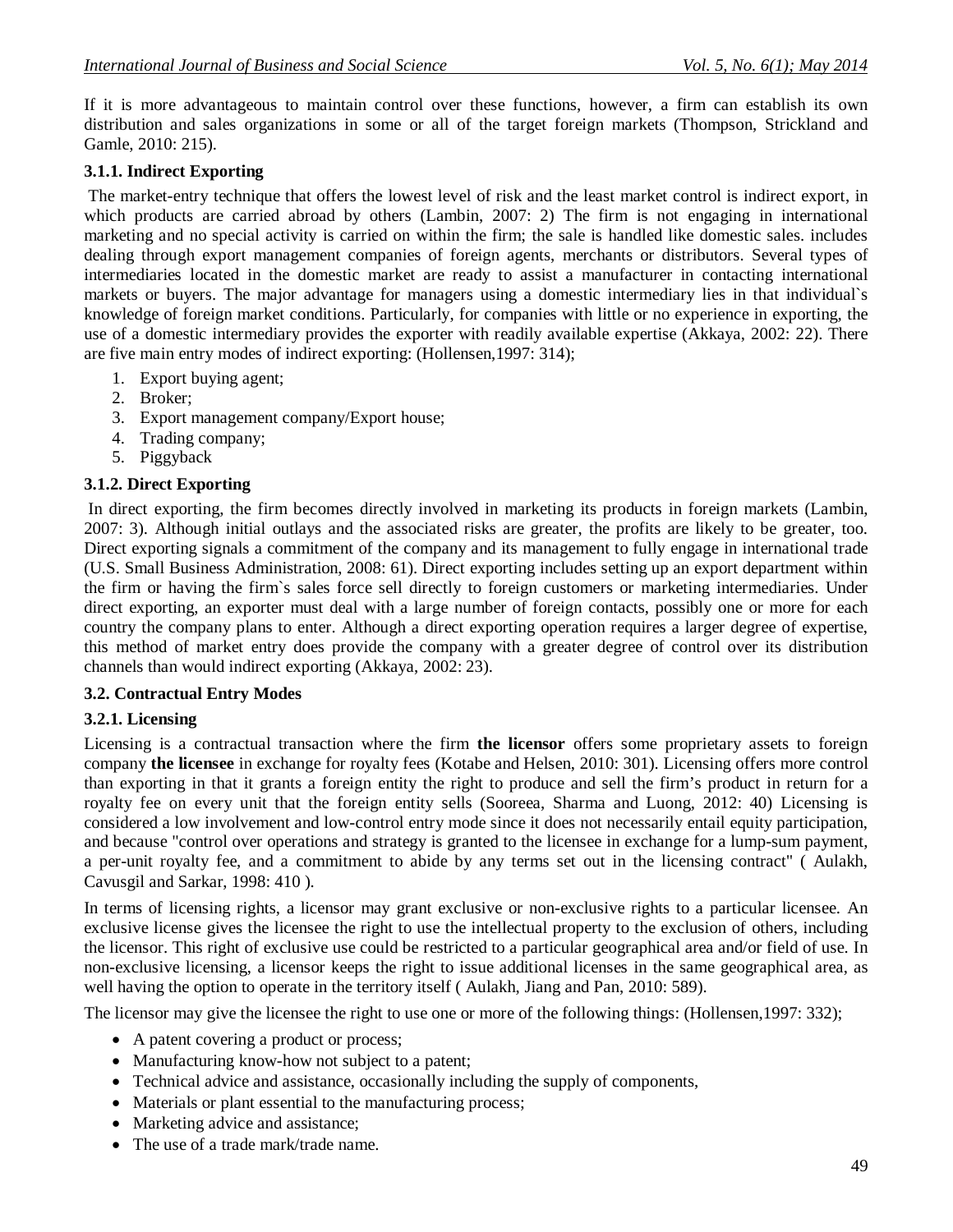# **3.2.2. Franchising**

A franchise agreement is a contractual arrangement between two independent firms, whereby the franchisee pays the franchisor for the right to sell the franchisor's product and/or the right to use the franchisor's trademark at a given place and for a certain period of time (Lafontaine, 1993: 258 ) Under the franchising mode, the franchiser typically leases its brand name, and provides marketing support, technical advice and training, to the franchisee ( Erramilli, Agarwal, and Dev, 2002: 224).

Franchisors typically offer managerial assistance for example, site selection, training programs, standard operating procedures, design of physical layout, and advertising to the franchisee, and the franchisee agrees to run the business according to the franchisor's stipulations. The franchisor typically exercises substantial control over the franchisee (Norton, 1988: 199 )

To snap up opportunities in foreign markets, the method of choice is often master franchising. With this system, the franchisor gives a master franchise to a local entrepreneur, who will, in turn, sell local franchises within his territory. The territory could be a certain region within a country or a group of countries (e.g., Greater China). Usually, the master franchise holder agrees to establish a certain number of outlets over a given time horizon (Kotabe and Helsen, 2010: 304).

# **3.2.3. Contract Manufacturing**

In contract manufacturing, the firm's product is produced in the foreign market by local producer under contract with the firm (Lambin, 2007: 4) The manufacturer's responsibility is restricted to production. Afterward, products are turned over to the international company which usually assumes the marketing responsibilities for sales, promotion and distribution (Akkaya, 2002: 29).

The use of contract manufacturing is important and growing in a range of industries, including electronics, pharmaceuticals, automotive, and food and beverage production. For example, In the electronics industry, contract manufacturing grew at a compounded average growth rate of roughly 25% from 1989 to 1998. Contract manufacturing's share of total electronics production grew from 9% in 1994 to 17% in 1998 (Plambeck, Taylor, 2005: 133).

Contract manufacturing offers substantial flexibility. Depending on the duration of the contract, if the firm is dissatisfied with product quality or reliability of delivery it can shift to another manufacturer. In addition, if management decides to exit the market it does not have to sustain possible losses from divesting production facilities. On the other hand, it is necessary to control product quality to meet company standards (Hollensen,1997: 330).

Cost savings is the prime motivation behind contract manufacturing. Significant cost savings can be achieved for labor-intensive production processes by sourcing the product in a low-wage country (Kotabe and Helsen, 2010: 305). Typically, contract manufacturing is chosen for countries with a low-volume market potential combined with high tariff protection. In such situations, local production appears advantageous to avoid the high tariffs, but the local market does not support the volume necessary to justify the building of a single plant (Akkaya, 2002: 30).

# **3.2.4. Management Contracting**

Management contracting is where one firm (contractor) supplies management know-how to another company that provides the capital and takes care of the operating value chain functions in the foreign country (Hollensen,1997: 341). Management contracts are concentrated in particular industries, with hotels and transportation being especially important; other industries in which contracts are significant include agriculture, public utilities and mining and mineral. Research by Brooke ( 1985b) has indicated that the major uses of management contracts include the following (Young, 1987: 38);

- Support for other contractual arrangements here the management contract is entered into as part of a deal which involves licensing, franchising, turnkey or other arrangements.
- The supplier type; in this case, the motive for a management contract is to support an existing market following moves towards protectionism. Licensing, direct investment or management contracts may then be employed, with, for many companies, the contract as a last resort.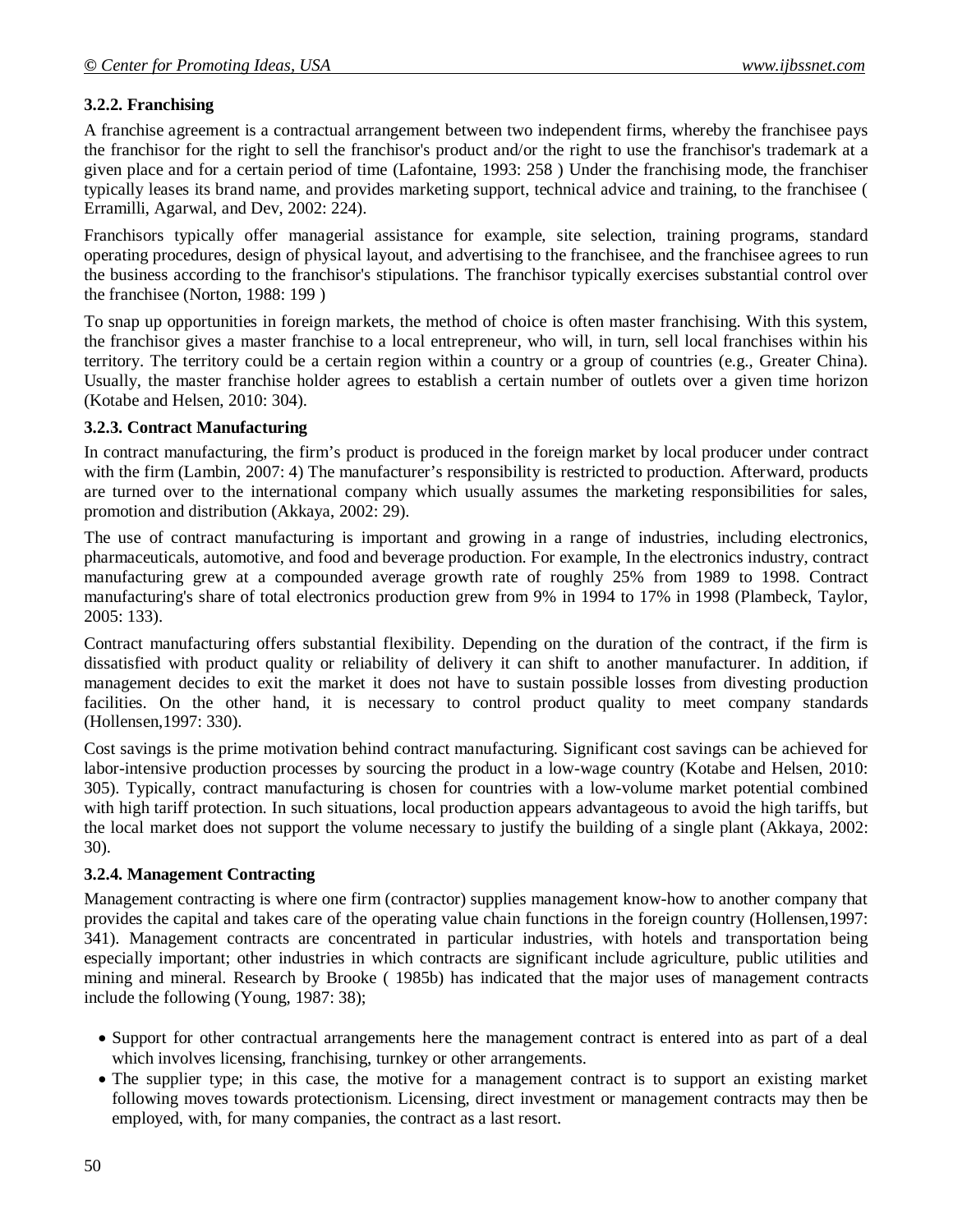- The purchaser type; the contracted company wishes to guarantee its sources of raw materials or components and the management contract with a mining or petroleum extraction company maybe a means of ensuring this.
- The part-owner approach; in this instance a management contract is linked to a minority equity stake (the latter perhaps following indigenization measures in a host country). The minority contract can be a means of ensuring that controls systems, marketing knowledge and other expertise are used by the affiliate.
- The consultancy type; the contracted company is in the business of providing management services in its own right. Such arrangements may go under the term 'technical assistance agreements'.
- The business extension type; this refers to the use of management contracts to enter otherwise closed markets.
- The consortium approach; in large scale projects, one partner company maybe under contract for the management, which is likely to include funding, control, staffing, purchasing, marketing and general consultancy services

Hilton management services (HMS) can be a good example for Management contracting. It is one of the largest Hotel management companies in the industry with over 635 managed properties globally of which over 315 in the Americas with total America's team members exceeding 69,000. HMS managed properties globally include that Hilton Hotels & Resorts, Embassy Suites, Double Tree by Hilton, Waldorf Astoria Hotels & Resorts, Conrad Hotels & Resorts, Hilton Garden Inn, Homewood Suites by Hilton, Home2 Suites and Hampton (http://www.hiltonmanagementservices.com/en/home.html).

### **3.3. Direct Investments**

### **3.3.1. Joint Venture**

With continued globalization of the world's economy, Joint ventures (JVs) have become an important element of many firms' international strategy (Geringer, Hebert, 1989: 235). Joint ventures are business agreements where by two or more owners create a separate entity. The joint venture can be a partnership or a closely held corporation, or can issue corporate securities in its own right (Harrigan, 1988: 142). An alternative to wholly-owned subsidiaries, JVs are commonly used by firms as a mean of competing within multidomestic or global competitive arena (Geringer, Hebert, 1989: 235).

In many industries, however, joint ventures not only share risks, but also decrease the total investment. Because the parties bring different capabilities, the venture no longer requires the full development costs. Due to its benefits of sharing risk and of reducing overall investment costs, joint ventures serve as an attractive mechanism to invest in an option to expand in risky markets (Kogut, 1991: 19).

Entering into a new foreign industry through an international Joint ventures ( IJV) diminishes the investment risk due to the elimination of certain entry barriers such as: (a) lack of access to distribution and supply channels; (b) government policies that protect certain industries from foreign capital; (c) elevated need for capital; and (d) lack of knowledge on conditions and characteristics of industry in the new context. An IJV covers this need through access to the knowledge, experience, and learning curve of the local partner (Martinez, Lopez 2009: 53).

Partner Commitment and compatibility is a critical issue in IJV relationships (Madhok, 1995: 123). Therefore, the choice of a particular partner is an important variable influencing IJV performance, since it influences the mix of skills and resources which will be available to the venture and thus the IJV's ability to achieve its strategic objectives (Geringer, 1991: 42).

The chosen partner should bring the desired complementary strength to the partnership. Ideally the strengths contributed by the partners will be unique, for only these strengths can be sustained and defended over the long term. The goal is to develop synergies between the contributions of the partners, resulting in a win–win situation for both. Moreover, the partners must be compatible and willing to trust one (Hollensen,1997: 343).

Joint ventures also have several disadvantages beside of all advantages. Due to potential for conflicting objectives, disagreements over how to best operate the venture, culture clashes and so on. Joint ventures are generally the least durable of the entry options, usually lasting only until the partners decide to go their own ways (Thompson, Strickland and Gamle, 2010: 244). Approximately, the average lifespan for alliances is only about seven years, and nearly 80 per cent of joint ventures ultimately end in a sale by one of the partners (Hollensen,1997: 344).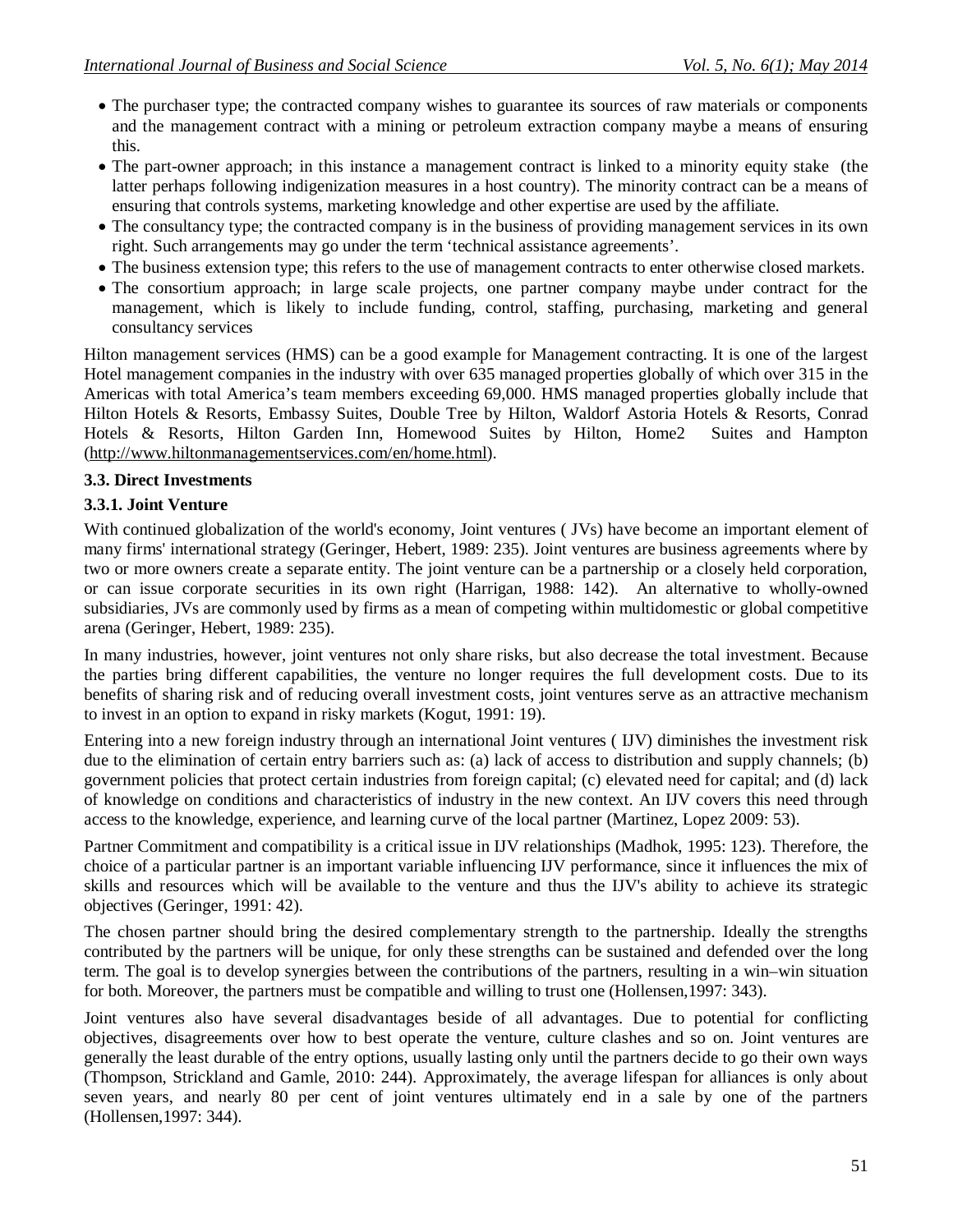# **3.3.2. Acquisition**

Acquisition is typically presented as the alternative to greenfield. The acquisition entry in a foreign market is defined as the purchase of the stocks of an established firm in the host country by another firm headquartered outside the country, alone or with one or more partners, in an amount sufficient to confer control. In general, acquisition has been one of the chief driving forces behind FDI growth. Recent trends in deregulation in international capital markets have given acquisition new importance as a mode for FDI (Cheng, 2006: 203).

Buying an ongoing operation allows the acquirer to move directly to the task of building a strong position in the target market rather than getting bogged down in going to internal start up route and trying to develop the knowledge, resources, scale of operation, and market reputation necessary to become an effective competitor within a few years (Thompson, Strickland and Gamle, 2010: 243). Especially, Acquisitions may present special advantages when speedy entry is desired. Because, Building a subsidiary from scratch takes more time than buying an ongoing operation, Another specific advantage is acquisitions make it possible for the foreign investor can usually successfully combine with a foreign acquisition is marketing knowledge. A domestic example is Philip Morris' entry into the beer industry through its purchase of Miller Brewing. Philip Morris' firm specific advantage was its marketing skills, and these skills could be profitably combined with an existing beer brand (Hennart, Park, 1993: 1058).

On the other hand, Acquisition strategies are not always feasible. Good prospects may already have been nabbed by the company's competitors. In many emerging markets, acceptable acquisition candidates often are simply not available. Overhauling the facilities of possible candidates is sometimes much more costly than building an operation from scratch (Kotabe and Helsen, 2010: 305).

#### **3.3.3. Greenfield Entry Mode**

The difficulties encountered with acquisitions may lead firms to prefer to establish operations from the ground up, especially where production logistics is a key industry success factor, and where no appropriate acquisition targets are available or they are too costly (Hollensen,1997: 344).

A greenfield entry into a foreign market involves the establishment of a new affiliate in a host country by another firm headquartered outside the country, alone or with one or more partners. Basically, greenfield is an attractive mode of FDI for a firm in the foreign market because it can choose the site that meets its needs best, start afresh, and acclimate itself to the new business culture at its own pace (Cheng, 2006: 203).

According to Yoshida's interviews of the managers of 15 R&D intensive Japanese subsidiaries in the U.S. The managers he interviewed pointed out that they preferred greenfield entry because "they could transfer or devise their own management systems with freshly hired U.S. employees" and that greenfield entry "offered less risk, in terms of organizational control than acquisitions" (Hennart, Park, 1993: 1056).

#### *4. Summary*

The decision on which market to enter and how to enter into the selected market is the most critical stage for the company's profit making and sustainable growth. A firm cannot afford poor decisions in assigning their limited resources to diminishing markets while avoiding the attractive ones, or using the wrong entry mode for the selected market. Choosing the right entry modes for based on firm' skills and economic power is the most critical stage for a firm (Chen, and Messner, 2011: 2).

According to the business history reports, for every successful market entry, about four entries fail (Barber, Peinado and Madhok, 2010: 736). For instance, Ford paid a handsome price to acquire Jaguar but was not able to make the Jaguar brand a major factor in the luxury- car segment in competition against Mercedes, BMW, and Lexus. In 2008, Ford sold Jaguar to India's Tata Motors. In the same deal, Ford also sold its Land Rover division to Tata because of disappointingly low sales volumes (Thompson, Strickland and Gamle, 2010: 173).

Of course, Each model has various advantages and disadvantages and there is no ideal mode for all the Firms. In my opinion, The key of success of the firm to identify a right mode based on firms' skill and vision to enter into right international markets for the company's profit making and sustainable growth.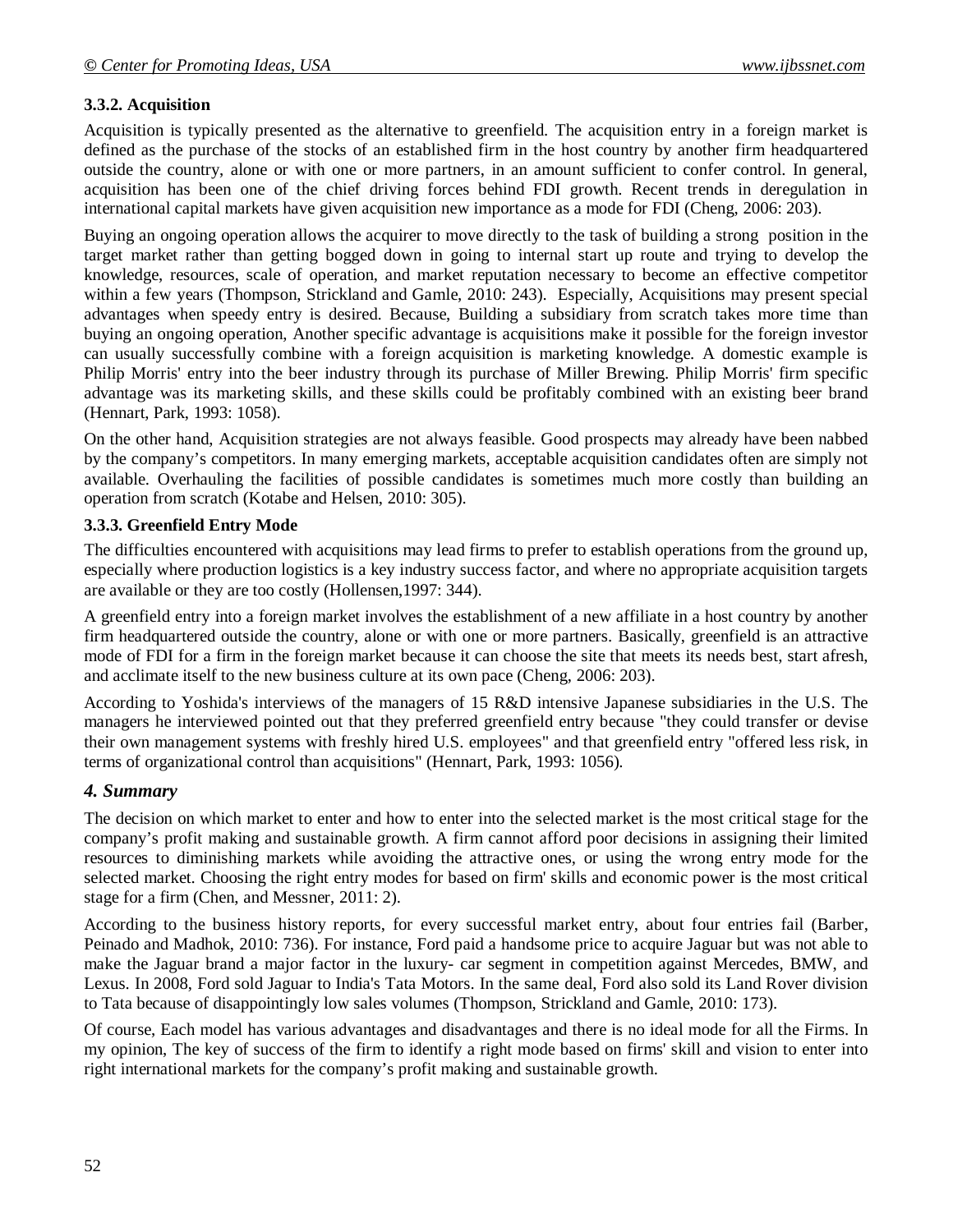### *5. References*

- Ahsan Mujtaba, Musteen Martina (2011). Multinational Enterprises' Entry Mode Strategies and Uncertainty: A Review and Extension, *International Journal of Management Reviews, Vol. 13, (2011,) pp. 376–392*
- Akkaya M. Fatih, (2002). Global Marketing Strategies Republic of Turkey Ministry of Economy. *http://www.ekonomi.gov.tr/upload/BF09AE98-D8D3-8566 4520B0D124E5614D/Fatih\_Akkaya.pdf*
- Aulakh Preet S., Cavusgil S. Tamer and Sarkar M. (1998). Compensation in International Licensing Agreements, *Journal of International Business Studies, Vol. 29, No. 2 (2nd Qtr., 1998), pp. 409-419*
- Aulakh Preet S., Jiang Marshall S. and Pan Yigang (2010). International Technology Licensing: Monopoly Rents, Transaction Costs And Exclusive Rights *Journal of International Business Studies, Vol. 41, No. 4 (May 2010), pp. 587-605*
- Baker Michael J. (2003). The Marketing Book, *Butterworth-Heinemann An imprint of Elsevier Science Linacre House, Jordan Hill, Oxford OX2 8DP 200 Wheeler Road, Burlington MA 01803*
- Barber Jose P., Peinado Esther S. and Madhok Anoop (2010). Investment and Control Decisions in Foreign Markets: Evidence from Service Industries, *British Journal of Management, Vol. 21, (2010), pp. 736–753*
- Chang S. J., Rosenzweig P. M. (2001). The Choice of Entry Mode in Sequential Foreign Direct Investment, *Strategic Management Journal, Vol. 22, No. 8 (Aug., 2001), pp. 747-776*
- Chen Chuan, Messner John I. (2011). Permanent versus Mobile Entry Decisions in International Construction Markets: Influence of Home Country and Firm Related Factors *Journal Of Management In Engıneerıng © Asce / January 2011*
- Cheng Yung-Ming (2006). Determinants of FDI Mode Choice: Acquisition, Brownfield, and Greenfield Entry in Foreign Markets, *Canadian Journal of Administrative Sciences 23 (3), pp. 202-220*
- Contractor Farok J. (1984). Choosing between Direct Investment and Licensing: Theoretical Considerations and Empirical Tests *Journal of International Business Studies, Vol. 15, No. 3 (Winter, 1984), pp. 167-188*
- Driscoll Angie M., Paliwoda Stanley J. (1997). Dimensionalizing International Market Entry Mode Choice, *Joumal of Marketing Management. 1997, 13, pp 57-87*
- Erramilli M. Krishna, Agarwal S. and Dev Chekitan S. (2002). Choice between Non-Equity Entry Modes: An Organizational Capability Perspective, *Journal of International Business Studies, Vol. 33, No. 2 (2nd Qtr., 2002), pp. 223-242*
- Geringer J. M. (1991). Strategic Determinants of Partner Selection Criteria in International Joint Ventures, *Journal of International Business Studies, Vol. 22, No. 1 (1st Qtr., 1991), pp. 41-62*
- Geringer J. M., Hebert L. (1989). Control and Performance of International Joint Ventures, *Journal of International Business Studies, Vol. 20, No. 2 (Summer, 1989), pp. 235-254*
- Harrigan K. R. (1988). Joint Ventures And Competitıve Strategy, *Strategic Management Journal, Vol. 9, (1988), pp. 141-158.*
- Hennart J. Francois, Park Y. Ryeol, (1993). Greenfield vs. Acquisition: The Strategy of Japanese Investors in the United States, *Management Science, Vol. 39, No. 9 (Sep., 1993), pp. 1054-1070*
- Hilton Hotels Corporation Management Services, Management Services *http://www.hiltonmanagementservices.com/en/home.html, April 2014*
- Hollensen Svend (2007). Global Marketing: A Decision-Oriented Approach, *Pearson Education Limited, Edinburgh Gate, Harlow Essex CM20 2JE, England*
- Hopewell Luz A. (2008). Breaking Into The Trade Game: A Small Business Guide To Exporting, *U.S. Small Business Administration International Publication www.sba.gov/international*
- Kogut B. (1991). Joint Ventures and the Option to Expand and Acquire. *Management Science, Vol. 37, No. 1 (Jan., 1991), pp. 19-33*
- Kotabe Masaaki, Helsen Kristiaan (2010). Global Marketing Management, *John Wiley & Sons, Inc., 111 River Street, Hoboken, NJ 07030-5774, U.S,*
- Lafontaine Francine (1993) Contractual Arrangements as Signaling Devices: Evidence from Franchising, *Journal of Law, Economics, & Organization, Vol. 9, No. 2 (Oct., 1993), pp. 256-289*
- Lambin Jean-Jacques, (2007). Market-Driven Management, *Palgrave Macmillan, http://www.palgrave.com/business/lambin/students/pdfs/note%2013.pdf*